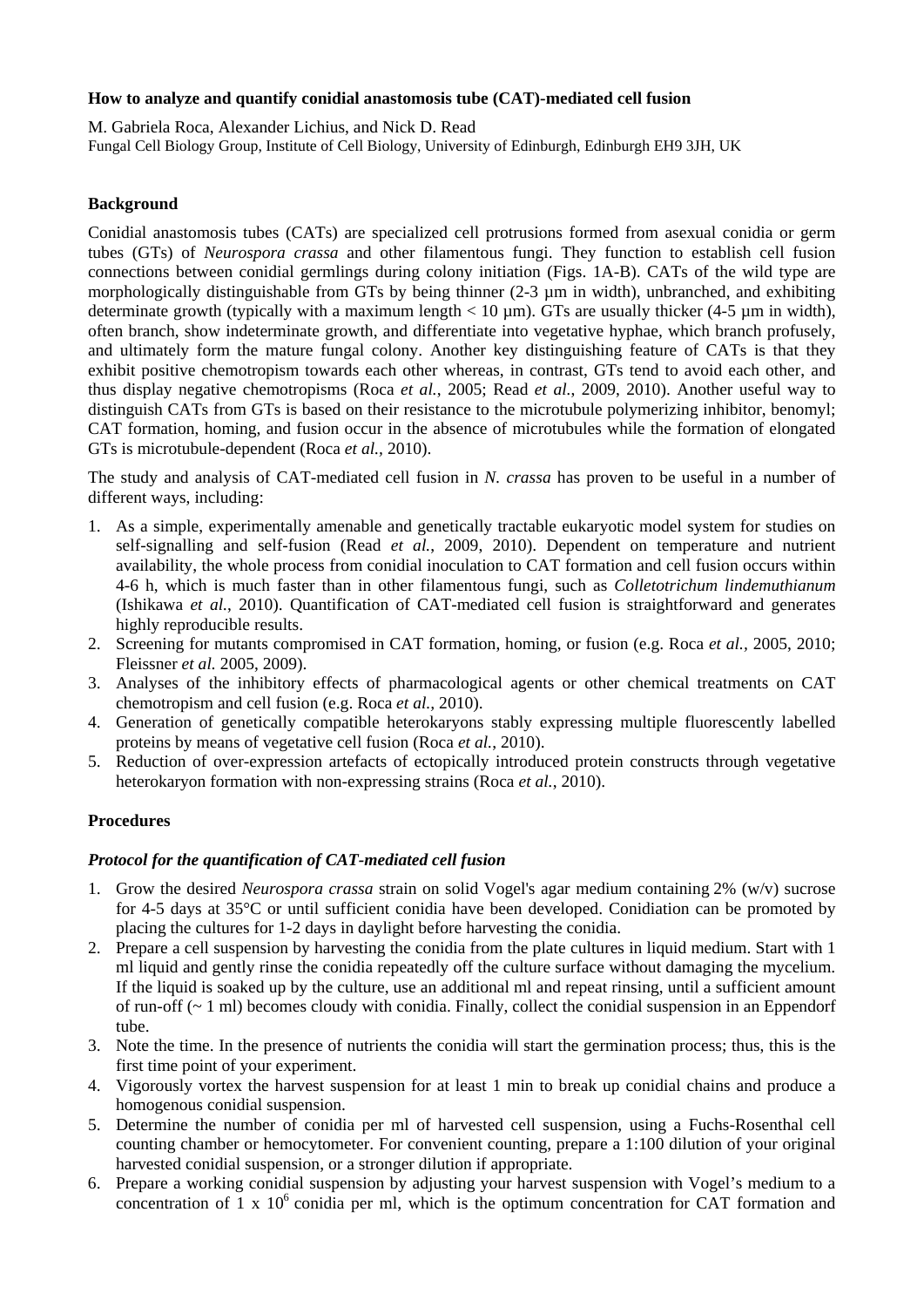germling network formation. Ensure that you have at least 800 µl of adjusted conidial working suspension for the experiment.

- 7. Place 200 µl of the working suspension into four separate compartments of a slide culture chamber (we use an eight-well slide culture chamber from Nalge Nunc International, Rochester, NY). You will therefore have  $4 \times 200 \mu l$  samples to analyse. You may want to prepare duplicates, i.e.  $2 \times 200 \mu l$  of each condition on two separate slides.
- 8. Incubate your samples in the dark at 35°C until the desired time point to record cellular development. Lower incubation temperatures can alternatively be used to slow down CAT formation and fusion. Both occur more rapidly at 35°C than at 25°C (e.g. the amount of CAT formation and cell fusion after 5 h at  $35^{\circ}$ C is roughly equivalent to that after 6 h at  $25^{\circ}$ C).
- 9. Examine the samples at room temperature by using brightfield or differential interference contrast optics with a 60x or 100x objective, and record 10-15 images per sample condition for subsequent analysis. We routinely quantify CAT formation and cell fusion in the wt after 4 and 6 h (for two time points) or after 5 h (for one time point only) of incubation at 35°C. This will need to be adapted for slower or faster developing mutant strains, or when drugs that influence cellular development are applied (Fig 1A-B).
- 10. Quantify CAT-mediated cell fusion as the percentage of conidia or conidial germlings involved in cell fusion. For each condition and time point analyse 100 conidia in the 4 independent samples  $(n = 400)$ and calculate the mean. We routinely also determine the percentage of total germination from the same samples. For this, germination is defined as the event of cell symmetry breaking, i.e. we quantify the number of conidia that form protrusions that develop into either GTs or CATs.
- 11. Incubate the samples at 35°C between recordings. Be very careful not to shake samples when transferring them between the incubator and the microscope as this may mechanically perturb polarized growth and displace interacting cells.
- 12. Finally, produce a histogram/graph showing percentage of conidial germination and CAT-mediated cell fusion at the various time points (Fig. 1D).

## *Alternative harvest procedure for short-term spore storage*

Harvesting and maintaining a concentrated cell suspension in sterile water prevents conidial germination and allows storage of this batch of conidia for a few days in the fridge. This stored cell suspension can be used for subsequent or repeated experiments, thus saving the time and avoiding the error potentially associated with preparing conidial suspensions on different occasions. Furthermore, using a concentrated stock suspension allows easier preparation of samples with defined cell densities.

- 1. Grow the desired strains as described in point 1 above.
- 2. Harvest conidia as described in point 2 above, but instead of using Vogel's medium, use sterile (autoclaved)  $dH_2O$ .
- 3. Determine the cell concentration per ml of harvested conidial suspension, as described in point 5 above.
- 4. Adjust the number of conidia in suspension with water to a concentration of 1 x  $10^7$  cells/ml. The high conidial density (probably resulting in an increased concentration of a germination self-inhibitor) and the absence of nutrients prevents germination and allows storage of the cell suspension for at least up to a week at 4°C.
- 5. Place 180 µl of medium in each chamber of a culture slide and add 20 µl of your stored conidial suspension (at a concentration of 1 x  $10^7$  cells/ml) to yield the final, optimal spore concentration of 1 x  $10^6$  cells/ml. This will be the 0 h time point of your experiment. The dilution of the Vogel's medium can be neglected, as no statistically significant differences in cell development or the amount of CATmediated cell fusion between undiluted (100%) down to half-diluted (50%) Vogel's medium have been observed.
- 6. Continue from point 8 in the protocol above.

## **C. References**

- **Fleißner, A., S. Sarkar, D. J. Jacobson, M. G. Roca, N. D. Read, and N. L. Glass.** 2005. The *so* Locus is required for vegetative cell fusion and postfertilization events in *Neurospora crassa*. Eukaryot. Cell. 4: 920-930.
- **Fleißner, A., S. Leeder, M. G. Roca, N. D. Read, and N. L. Glass.** 2009. Oscillatory recruitment of signaling proteins to cell tips promotes coordinated behavior during cell fusion. Proc. Natl. Acad. Sci. USA. 106: 19387-19392.